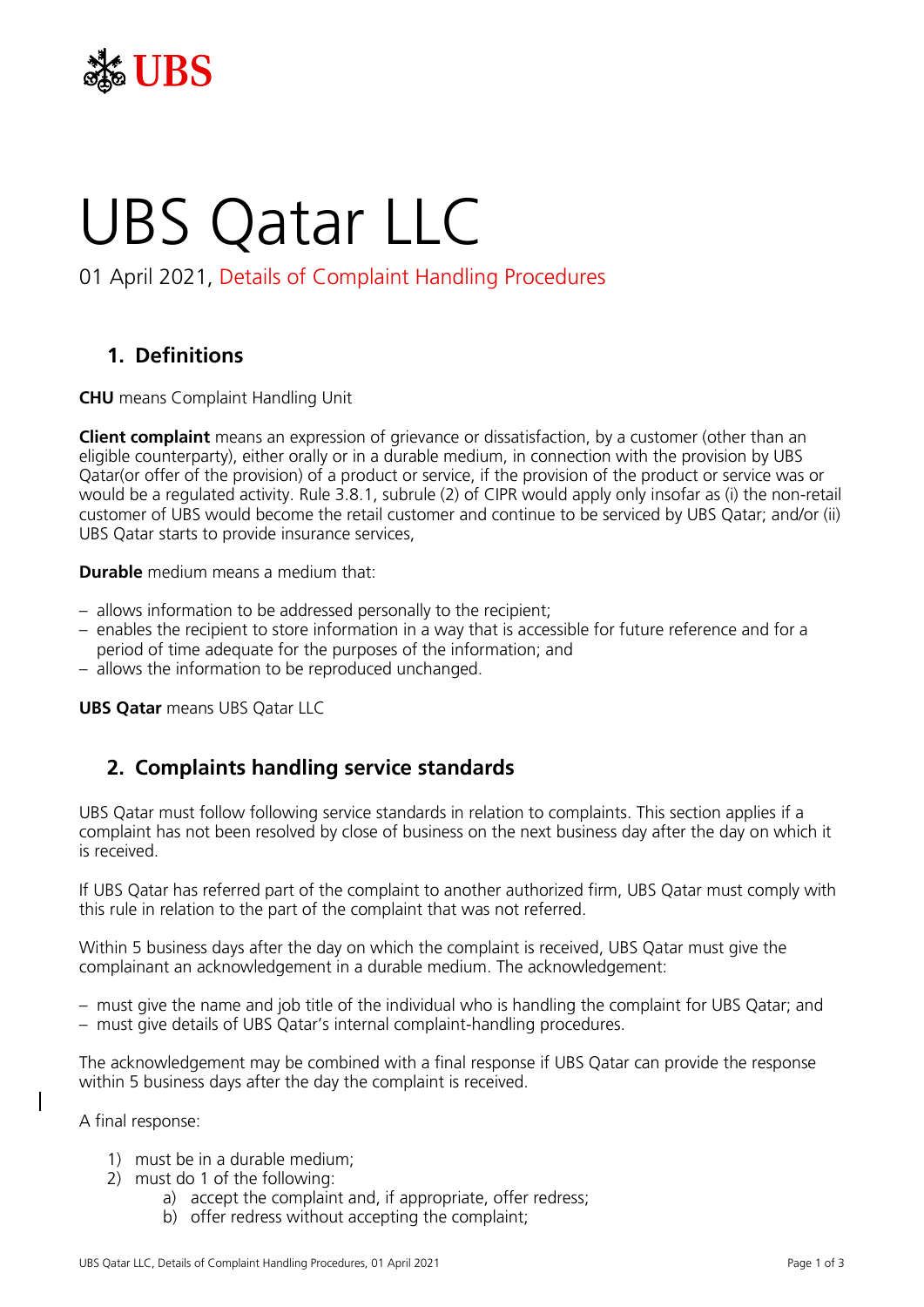

- c) reject the complaint and give reasons for rejecting it; and
- d) if the complainant is eligible to apply under the customer dispute resolution scheme:
	- i. must inform the complainant that, if the complainant is dissatisfied with the response, the complainant may apply under that scheme, but must do so within 4 calendar months after receiving the response; and
	- ii. must give the contact details for the scheme.

If UBS Qatar has not given the complainant a final response at the end of 4 weeks after the day on which the complaint is received, UBS Qatar must give the complainant a response, in a durable medium, explaining why it has not been able to resolve the complaint and indicating when it will contact the complainant again about the complaint.

If UBS Qatar has not given the complainant a final response at the end of 8 weeks after the day on which the complaint is received, UBS Qatar must give the complainant a response, in a durable medium, that:

- a) explains that UBS Qatar has not been able to give a final response, gives reasons for the further delay and indicates when UBS Qatar expects to give a final response; and
- b) if the complainant is eligible to apply under the customer dispute resolution scheme, informs the complainant that the complainant may apply under that scheme if dissatisfied with the delay.

For this section, if UBS Qatar received the complaint on a day that is not a business day, or on a business day after close of business, the complaint is taken to have been received by UBS Qatar on the next business day.

# **3. Referring complaints to other firms**

If UBS Qatar (as a receiving firm) is satisfied on reasonable grounds that another authorized firm may be solely, jointly or partly responsible for the act or omission alleged in a complaint, it may refer all or part of the complaint to the other firm.

However, UBS Qatar:

- must make any referral to the other firm promptly, but no later than 5 business days after the day on which it became satisfied that the other firm may be solely, jointly or partly responsible for the act or omission;
- must make the referral in a durable medium; and
- must inform the complainant in a durable medium about the referral and the other firm's contact details.

Unless UBS Qatar is satisfied that the other firm may be solely responsible for the act or omission, the UBS Qatar must continue to comply with these rules in relation to the complaint.

# **4. Customer dispute resolution scheme**

Eligibility of the customer to apply for the customer dispute resolution scheme (Independent Adjudicator) is determined in accordance with the rule 8 of Customer Dispute Resolution Scheme Rules 2019 (CDRS) as follows.